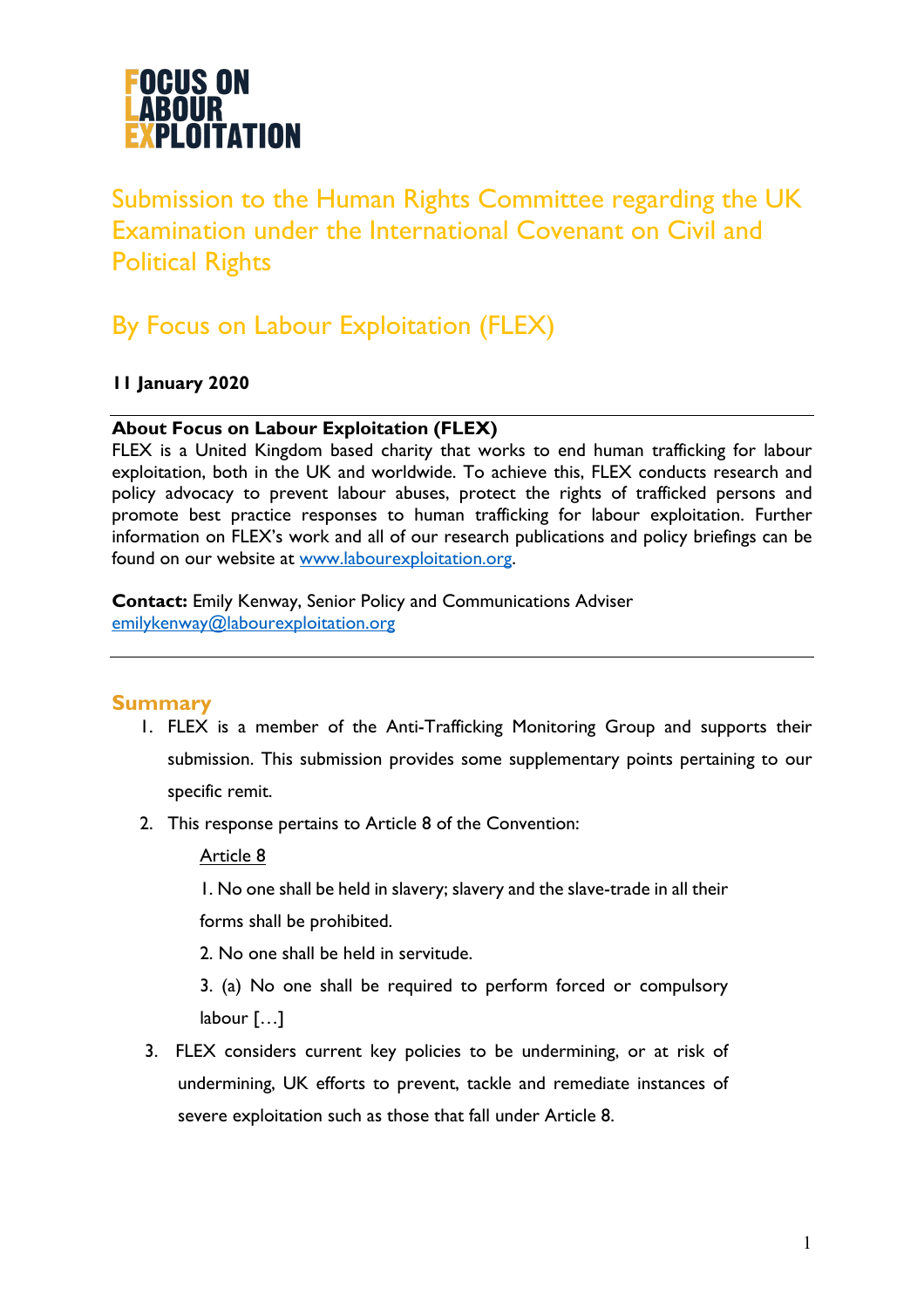

- 4. These are: the 'hostile environment' immigration policies in place; plans for post-Brexit temporary migrant worker programmes, and; underresourcing of labour inspection.
- **5. As such, FLEX makes the following recommendations:** 
	- **I. The UK to be asked to explain and assess the impact of its 'hostile environment' immigration policy regime on its ability to meet its anti-slavery objectives and commitments, based on consideration of evidence provided through public and expert stakeholder consultation.**
	- **II. The UK to report on how it will continue to meet its anti-slavery obligations if it intends to introduce more temporary migrant worker programmes as part of post-Brexit immigration policy.**
- **III. The UK to explain how it allocates funding for labour inspection and to what extent this is based on evidence of (i) prevalence of violations (ii) costliness of meaningful enforcement.**
- **IV. The UK to be asked what efforts it has made to reach the ILO recommended ratio of 1 inspector per 10,000 workers and, if it has not done so, why not.**

### **Issues of Concern for Examination**

### **1. Immigration policy prevents reporting of, and facilitates, severe exploitation**

#### **(i) 'Hostile environment' policies prevent people exiting exploitation**

UK immigration policy is undermining efforts to tackle slavery, servitude and forced labour. The UK currently operates a 'hostile environment' policy regime towards undocumented people. The 1996 Asylum and Immigration Act introduced civil penalties for employers for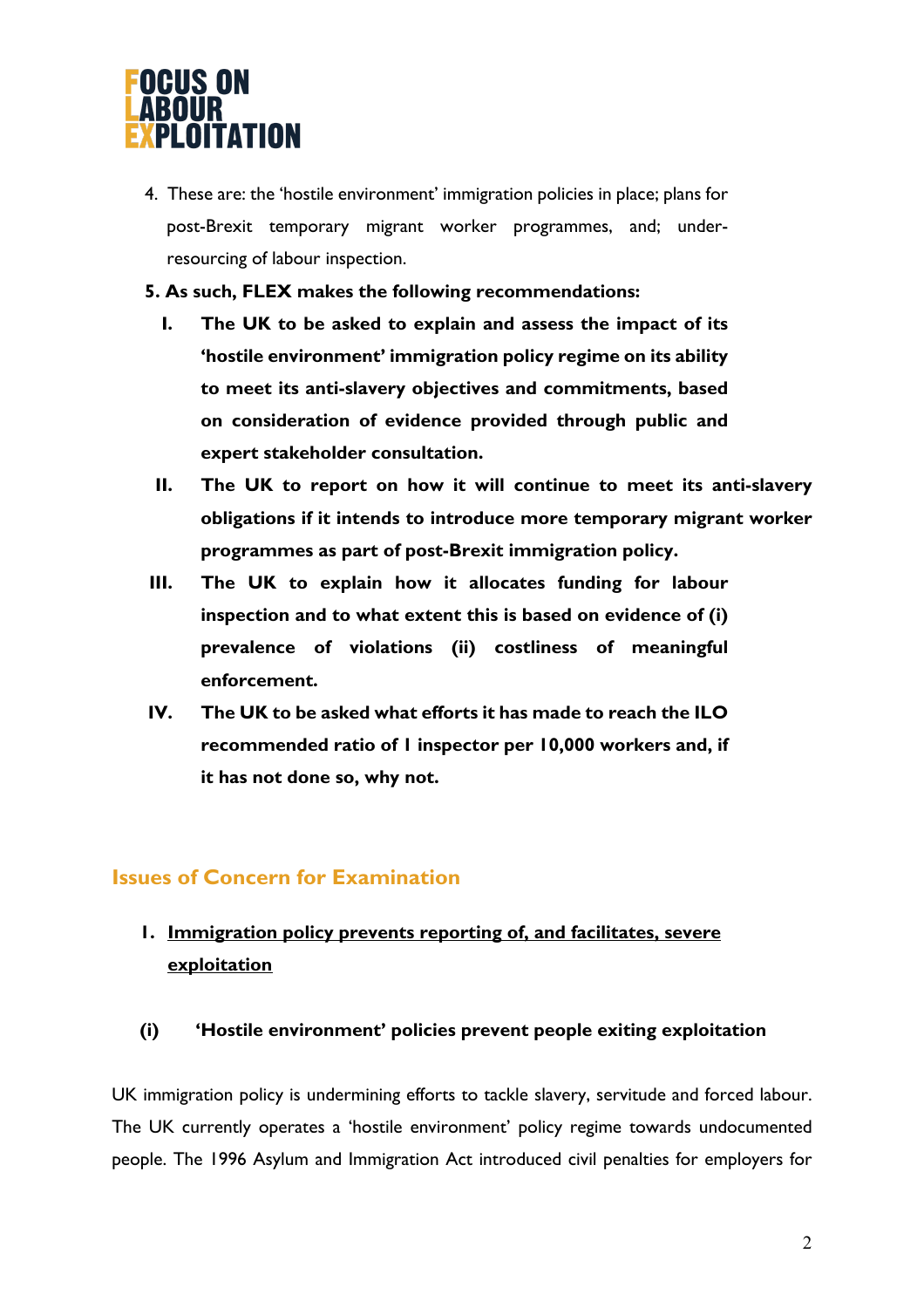# **OCUS ON** LOITATION

employing undocumented people. These sanctions were strengthened in subsequent immigration legislation and, in the Immigration Act 2016, 'illegal working' as a criminal offence was introduced, including custodial sentences. Additional legislative measures have made it obligatory for landlords and key services to check a person's right to be in the UK. The impact of this policy approach on public agencies meant to protect and support workers – labour inspectorates and police – has been to curtail workers' ability to seek help when experiencing exploitation. Undocumented workers, or those with irregular or uncertain status, are prevented from coming forward to seek support because they fear immigration repercussions, such as detention and deportation. This is supported by findings of the Labour Exploitation Advisory Group, a group of ten experts working to end human trafficking for labour exploitation that is coordinated by FLEX. Drawing on the experiences of these experts and their work with at-risk workers, the LEAG position paper, 'Labour Compliance to Exploitation and the Abuses In-Between' (2016)<sup>1</sup>, found that fear of immigration authorities is a major barrier to reporting abuses for undocumented and documented migrant workers, the latter being unaware of, or insecure in, their migration status. This fear is well-founded: FLEX, along with several other organisations, has found that victims of trafficking are being detained in immigration removal centres in the  $UK<sup>2</sup>$ . The risk of this happening to victims is a significant deterrent to them seeking help. As the EU Agency for Fundamental Rights has noted, "victims of severe labour exploitation who are in an irregular situation of residence are discouraged by their status from reporting to any public authority." Their report also notes fear of having to leave the country as the main reason victims did not report exploitation.<sup>3</sup> This means that, in practice, victims are not identified and supported because they cannot come forward, and their exploiters are not identified and pursued to justice.

#### **(ii) Employers are able to use immigration threats to coerce**

The current immigration regime is also directly handing exploitative employers a tool with which to coerce and control victims. Numerous reports by academics and respected institutions have evidenced this, including a 2012 research report examining the criminalisation of migrant women by Cambridge University academics. They interviewed migrant women in prison or immigration removal centres in the UK and found that, of the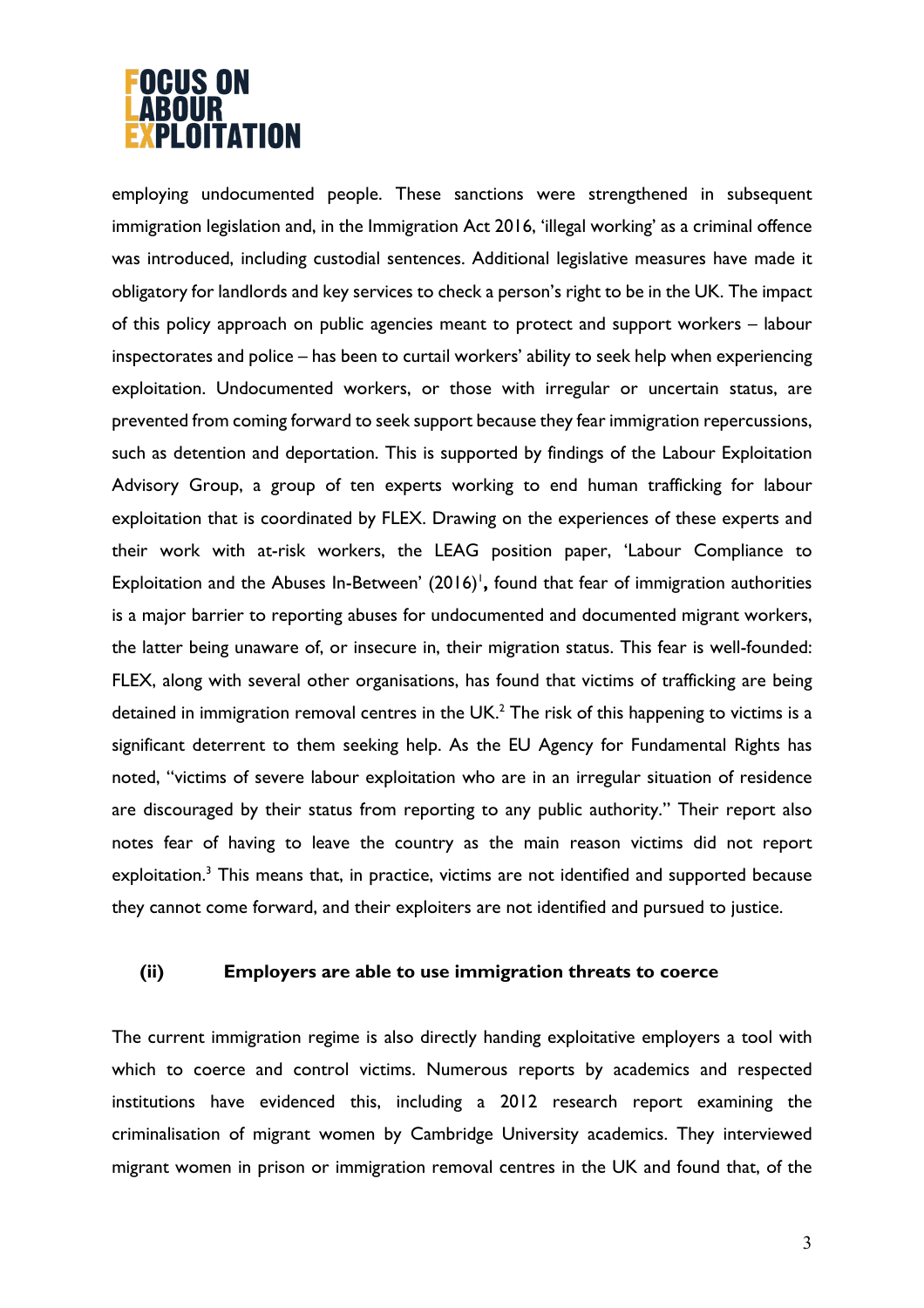

women they interviewed, "being handed over to the police or immigration was a common threat used by those who had held them."4 The LEAG paper referred to above also noted that, "The threat of reporting to police or immigration authorities is routinely used by unscrupulous employers to hold workers in abusive situations. Even if the threat does not come directly from the employer, undocumented workers often will not report abuse as they are afraid of coming to the attention of authorities and being deported." This has been further compounded by Brexit. The LEAG 2017 paper, 'Lost in Translation: Brexit and Labour Exploitation<sup>'5</sup>, found that uncertainty around Brexit and how it would impact workers' migrant status was being used by unscrupulous employers to impose or perpetuate abusive working conditions on workers.

FLEX is currently undertaking research into several high-risk labour sectors to understand the nature of abuse and exploitation taking place. Whilst our results will not be published until later in 2020, excerpts from interviews already undertaken with migrant workers are illustrative of the problem, such as:

- Interviewer: How do they [employers] know that people have no documents?
- Worker: When I was recommended to this role, they asked it and said to my friend that they liked people without secure status.
- Interviewer: Why do you think that is?
- Worker: Because if we are illegal here we have no rights to complain or report.

This creates a labour market in which undocumented workers are purposefully selected in order to abuse them and are then prevented from seeking help. This is exacerbated by the practices of joint working and information sharing between labour inspectorates and immigration enforcement. Key labour inspectorates, such as the Gangmasters and Labour Abuse Authority which has police-style powers to tackle slavery and related forms of severe exploitation across the entire labour market, undertake 'anti-slavery' raids with immigration enforcement and share personal information with them. Likewise, if victims enter our national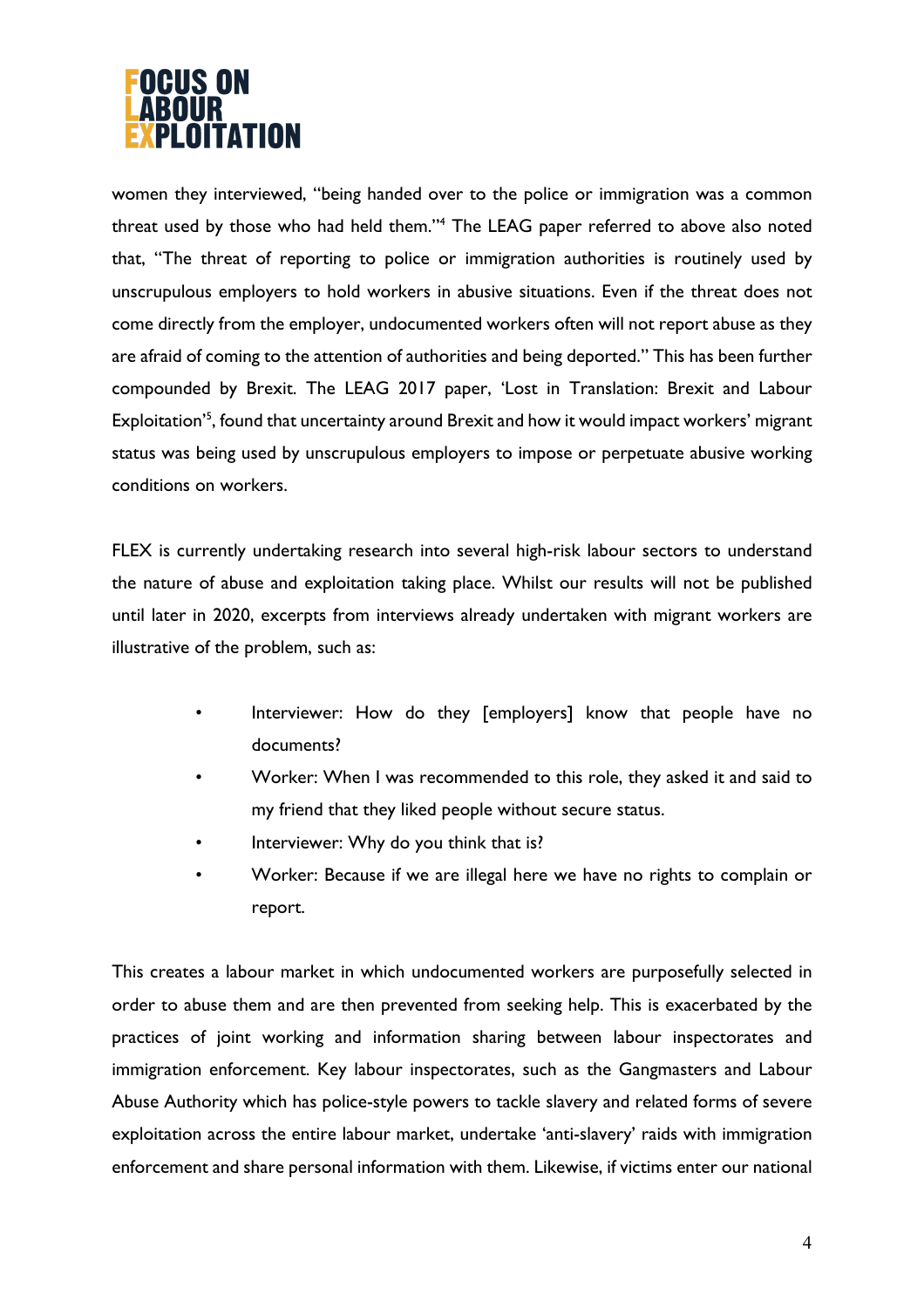# **OCUS ON** PLOITATION

identification and support framework for potential victims of trafficking and are not found to meet the threshold required to be officially recognised as a victim ('negative grounds), they are subject to immigration controls. This threshold is frequently misapplied with many cases having to be reconsidered at the request of support providers or legal teams.

FLEX recommends the repeal of the 'illegal working' offence and the introduction of secure reporting mechanisms to address these issues by protecting workers' reporting abuse or exploitation from immigration repercussions. FLEX notes that several jurisdictions outside the UK have implemented versions of this approach, such as Belgium, Amsterdam , the USA and Brazil.<sup>6</sup> In these contexts, if a worker reports abuse or is identified in the course of a labour conditions operation, their personal information will not be shared with immigration bodies. This is crucial to reducing severe exploitation as it i) fosters confidence in public agencies, enabling people to seek help and ii) removes the coercive power of immigration threats from exploiters. Current government plans to amalgamate key labour inspectorates into one body, a 'single enforcement body', state the intention to continue a close working relationship between labour inspection and immigration enforcement. FLEX considers this contrary to the International Labour Organisation's Convention 81, 'Labour Inspection Convention', which the UK has ratified and which states in Article 3 that "any further duties which may be entrusted to labour inspectors shall not be such as to interfere with effective discharge of their primary duties".<sup>7</sup> Evidence shows that joint working does indeed interfere with the primary duties set out in the Convention and prevents effective protection of a migrant workers' rights. The government appointed interim Director of Labour Market Enforcement, Matthew Taylor, has recently acknowledged the importance of the separation of labour inspection and immigration enforcement in his response letter to the government's consultation on the single enforcement body, in which he acknowledged concerns and stated, "I share this concern and would want to ensure that the body does not assume any responsibility for immigration enforcement as part of its remit."8 However, to date, the government has made no commitments to protect labour inspection or introduce secure reporting. A forthcoming report from the Labour Exploitation Advisory Group (spring 2020) will explore how secure reporting could be implemented in the UK in detail, making key recommendations to government.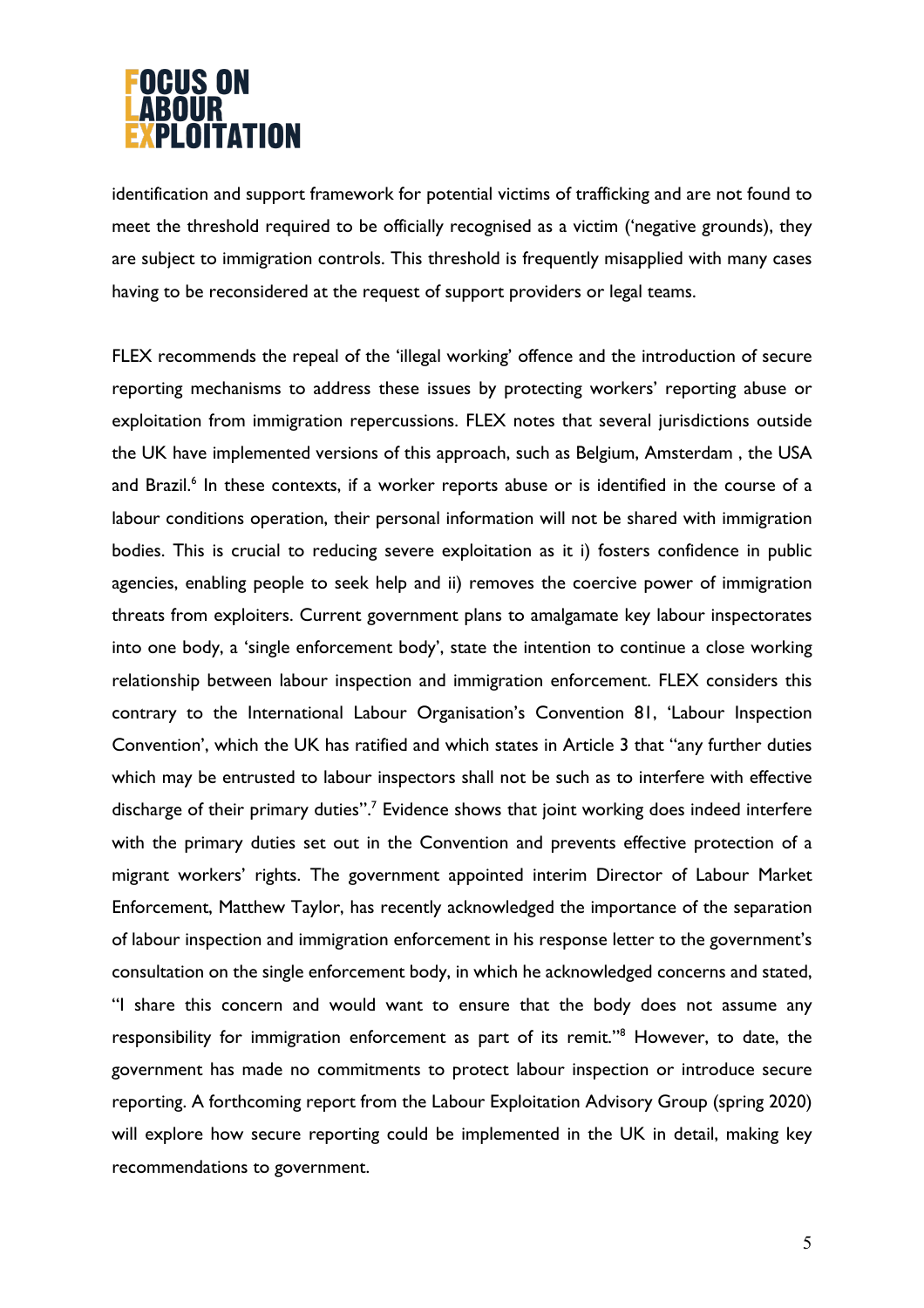

**FLEX considers it crucial that the UK is asked to explain and assess the impact of this policy regime on its ability to meet its anti-slavery objectives and commitments, based on consideration of evidence provided through public and expert stakeholder consultation and report accordingly.** 

The fact that these highly impactful measures were introduced in recent years justifies a call for a thorough and comprehensive evaluation of their impact on the UK's ability to meet antislavery objectives, and for effective action to be taken against any policy impeding the UK to fulfil its obligations under the Covenant, including the repeal of policies or amendments to legislation found to be impediments.

#### **3. Planned temporary migration programmes likely to raise risks**

The UK's upcoming exit from the European Union ('Brexit') is necessitating an overhaul of the its immigration system. The end of free movement means the UK must have alternative immigration pathways for migrant workers. Current plans to achieve this for lower paid sectors include sector-specific temporary migration programmes (TMPs). One such scheme is already operational, providing workers to agriculture, and its expansion from 2,500 to 10,000 workers per annum has been confirmed. TMPs are high risk for worker exploitation, including the most severe forms that fall under Article 8 of the Convention.

### **FLEX considers it crucial that the UK is asked to report on how it will continue to meet its anti-slavery obligations if it intends to introduce more such schemes.**

Migrant workers are more susceptible to exploitation because they may lack in-country support networks, language skills and knowledge of their rights. Migrant workers on temporary work schemes have these factors compounded because they are not in the destination country long enough to improve this resilience. Other risks of TMPs, based on documented cases, include: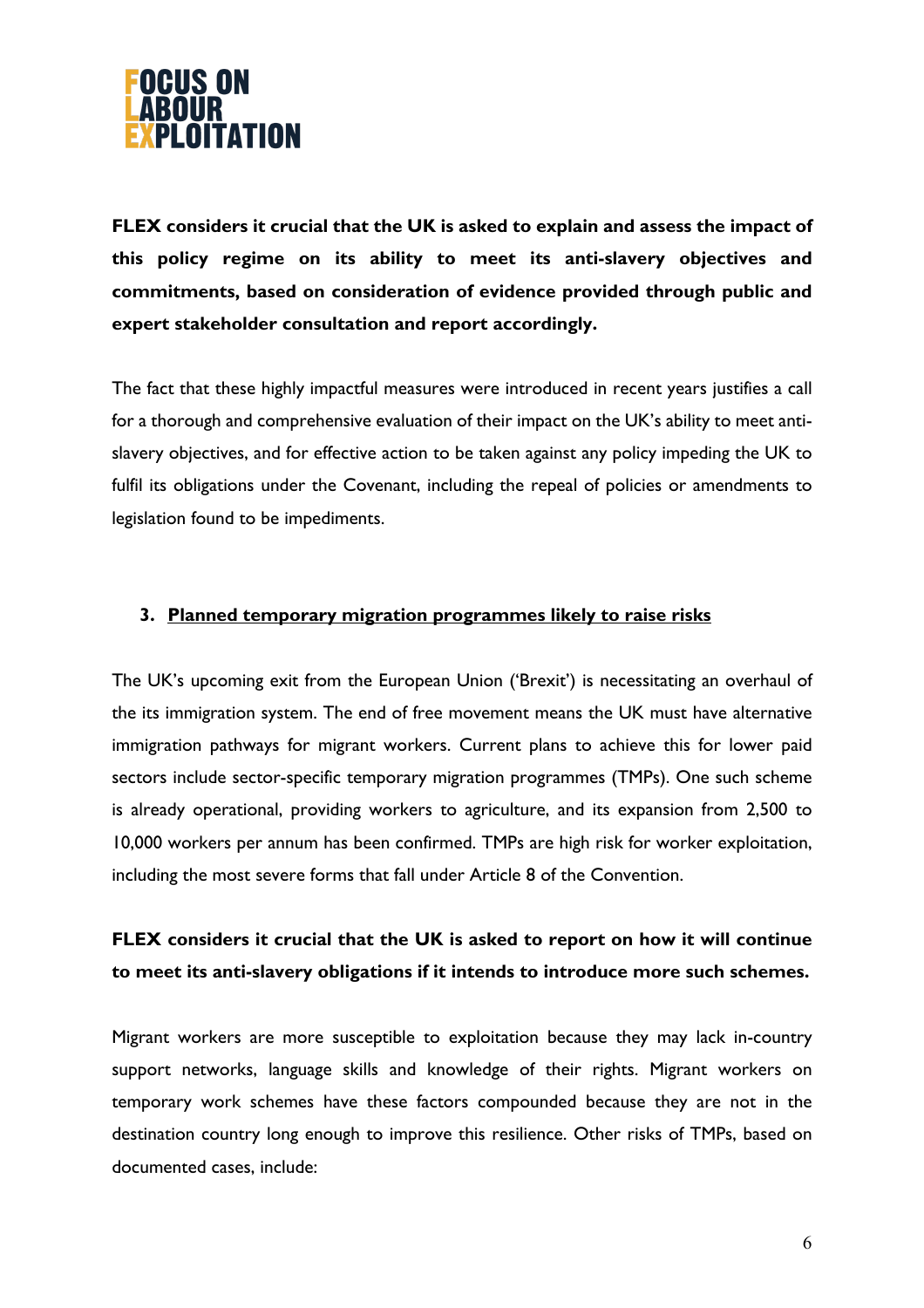# OCUS ON LOITATION

• Debt bondage - migrant workers entering into low paid programmes overseas are likely to have incurred recruitment debt, and are therefore at heightened risk of debt bondage, a form of forced labour. Current UK policies make it likely that workers entering the country on TMPs will be subject to a range of fees and charges, such as visa fees, health service surcharges and travel costs. These increase the likelihood of debt bondage occurring. In past UK TMPs, high recruitment fees have been identified, such as a 2005 Home Office review of the former Sectors Based Scheme that found cases of workers paying over £10,000 to access the scheme.<sup>9</sup>

- Deception in recruitment workers may have different terms and conditions portrayed to them than are accurate on arrival, but as their visa will only be valid within the proscribed scheme, they may face a choice between undocumented destitution, with potential criminal repercussions, and remaining in abusive circumstances. 10
- Tied visas and barriers to changing jobs or sectors  $-$  this significantly increased vulnerability to exploitation as workers will be compelled to accept poor working conditions and employers may leverage the power imbalance to exploit workers.  $^{\text{11}}$
- No recourse to public funds  $=$  current UK plans do not include recourse to public funds for migrants on TMPs. This will bar them from accessing essential services such as homelessness assistances and welfare benefits. This leaves workers with no choice to leave exploitation as they risk destitution.<sup>12</sup>

In November 2018, the former Home Secretary Sajid Javid acknowledged that the Seasonal Workers Pilot, the only Brexit-related TMP to have already been introduced, raised the risk of exploitation.13 Despite this recognition, to date the UK government has provided no substantive assurances that TMPs will be designed cognisant of these risks, without even a commitment to additional workplace inspections being made. FLEX recommends a range of measures that would mitigate the likelihood of post-Brexit migration policy increasing instances of slavery and forced labour, including:

• Ensuring short-term visas are renewable in-country and directly following on from the end of the previous one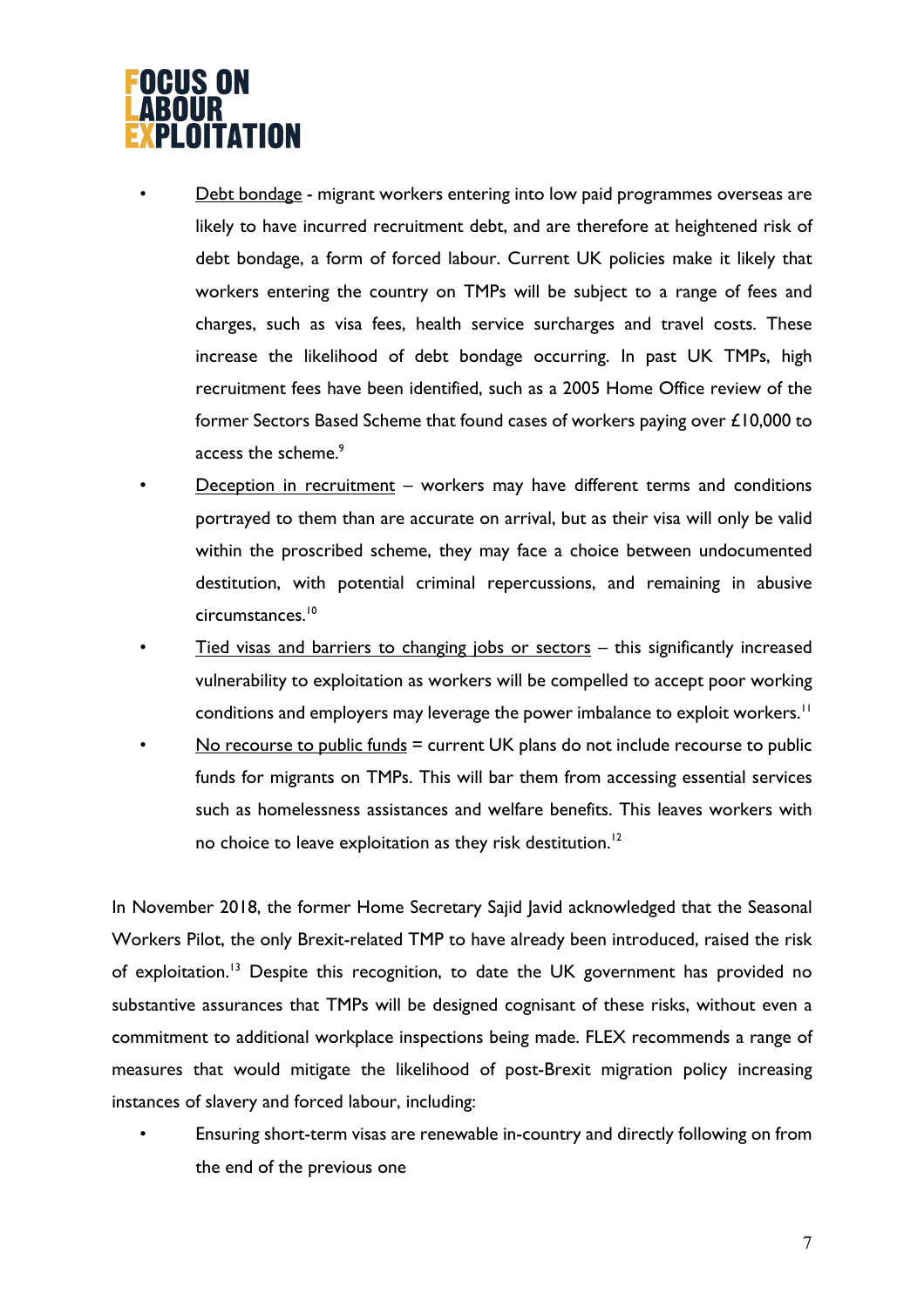

- Providing access to public funds, after specified conditions have been met
- Providing fast-track remediation pathways for temporary workers who experience abuses, such as wage underpayment, but whose length of stay within the UK is under the time period such claims normally take
- Pathways to permanent residency
- Family reunification
- Integration of trade unions and migrants' organisations into the design, governance and evaluation of any programmes
- Improved capacity of labour inspectorates (see point 3)

Further information regarding TMPs, including historical and contemporary evidence of how they increase risks of exploitation and what steps need to be taken to avoid these risks can be found in FLEX's report, 'The Risks of Exploitation in Temporary Migration Programmes'  $(2019).^{14}$ 

#### **3. Under-resourcing of labour inspectorates**

Labour inspection is vital for preventing slavery, servitude and forced labour because it i) identifies cases and supports victims to exit exploitation; ii) ensures potential exploitative employers are deterred from harmful behaviour, and; iii) prevents abusive working conditions from compounding over time to become severe exploitation. Despite this important role, FLEX has found that UK labour inspection is severely under-resourced. The ILO's recommended ratio of inspectors to workers is one to 10,000. The UK is vastly below that ratio, with approximately 0.4 inspectors per 10,000 workers.<sup>15</sup> In 2017/18, the Gangmasters and Labour Abuse Authority had 101 staff<sup>16</sup> to oversee not only the inspection and licensing of three sectors but also to use police-style powers across the entire labour market in England and Wales to root out modern slavery. To put this into perspective, the Office for National Statistics estimates that for May to July 2019, 32.78 million people aged 16 and over were in employment within the  $UK^{17}$ ; even with the proportions of this which pertain to Scotland and Northern Ireland, this remains a large task for an agency with 101 staff. The Employment Agencies Standards Inspectorate (EASI) overseas around 18,000 employment agencies and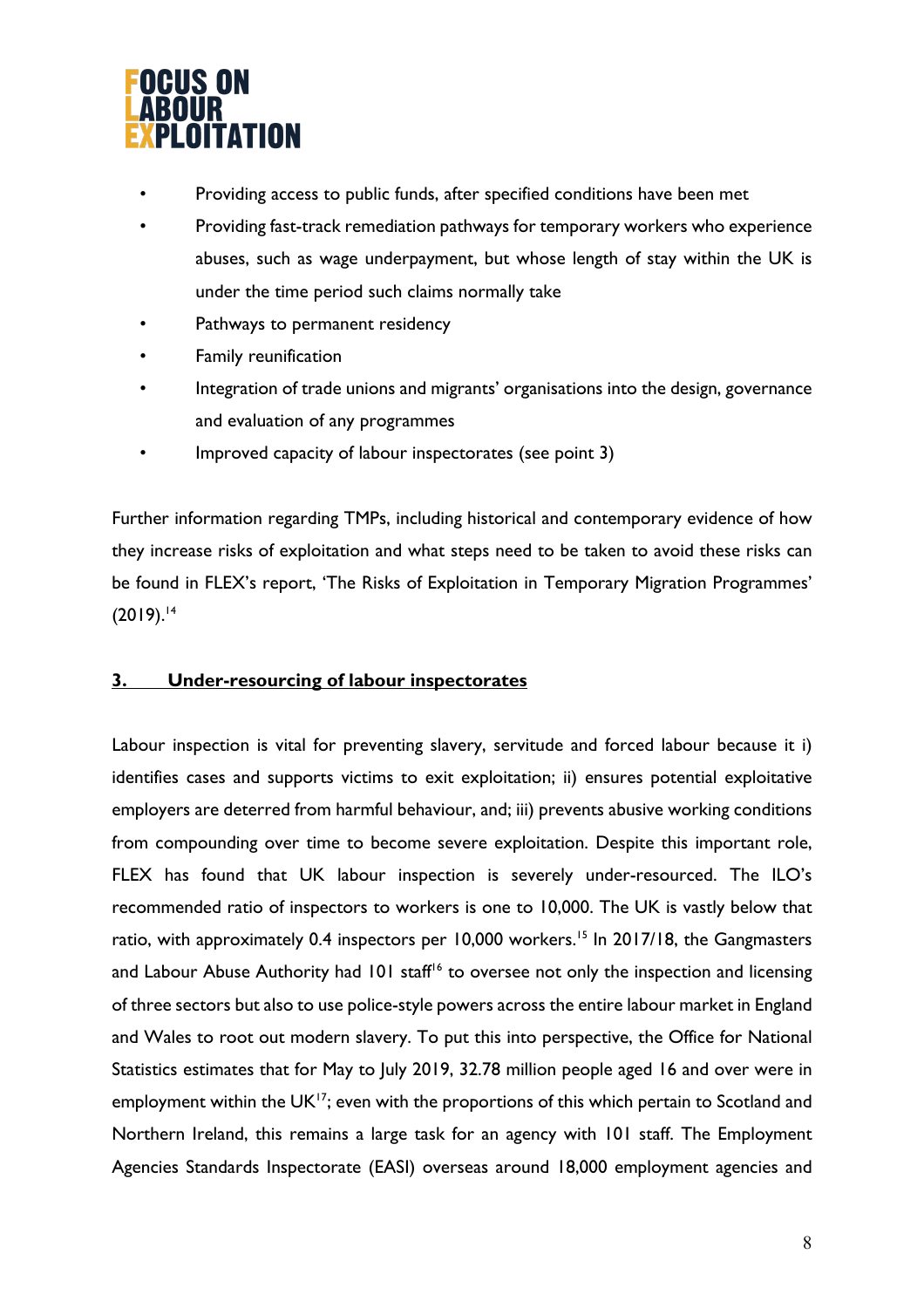# **OCUS ON** LOITATION

around 1.1 million workers, yet in the same year had a staff of 13 and a budget of  $£725,000.^{18}$ Finally, as noted in the Director of Labour Market Enforcement's 'Strategy 2018/19', HMRC's minimum/living wage enforcement capacity is so under-resourced that "the average employer can expect an inspection around once every 500 years".<sup>19</sup> FLEX considers this severe underresourcing renders the current labour inspectorate system in the UK markedly less effective than it both could and should be.

The impact of this under-resourcing is evident from sector-specific research. For example, FLEX research on London's construction sector, 'Shaky Foundations: Labour Exploitation in London's Construction Sector'  $(2018)^{20}$ , found that within the London construction workforce:

- 50% of workers surveyed had no written contract
- 36% of workers surveyed reported not being paid for work completed
- 53% of workers surveyed were made to work under dangerous conditions
- 33% of workers surveyed had experienced verbal or physical abuse while at work

During the course of the interviews for this research, FLEX spoke with workers who were unclear about their employment status and did not know to whom they could complain about abuse. Recently published research<sup>21</sup> from the Latin American Women's Rights Service (LAWRS) provides insight into feminised labour sectors, specifically cleaning, hospitality and domestic work. Their report analysed 326 cases of women supported by the service and found that:

- Over half of the workers faced breaches to their contracts
- 46% of cases had experienced unlawful deduction of wages
- 20% had experienced illegal underpayment of the National Minimum Wage
- 21% were not provided with written contracts
- 28% were not allowed to take time off for being unwell (paid or unpaid)
- 17% were denied annual leave to which they were legally entitled

In practice, this means that sectors recognised to be high risk for severe forms of exploitation by bodies such as the ILO are lacking in meaningful enforcement. This makes them porous to exploitation, prevents workers in exploitation being identified, fails to deter abusive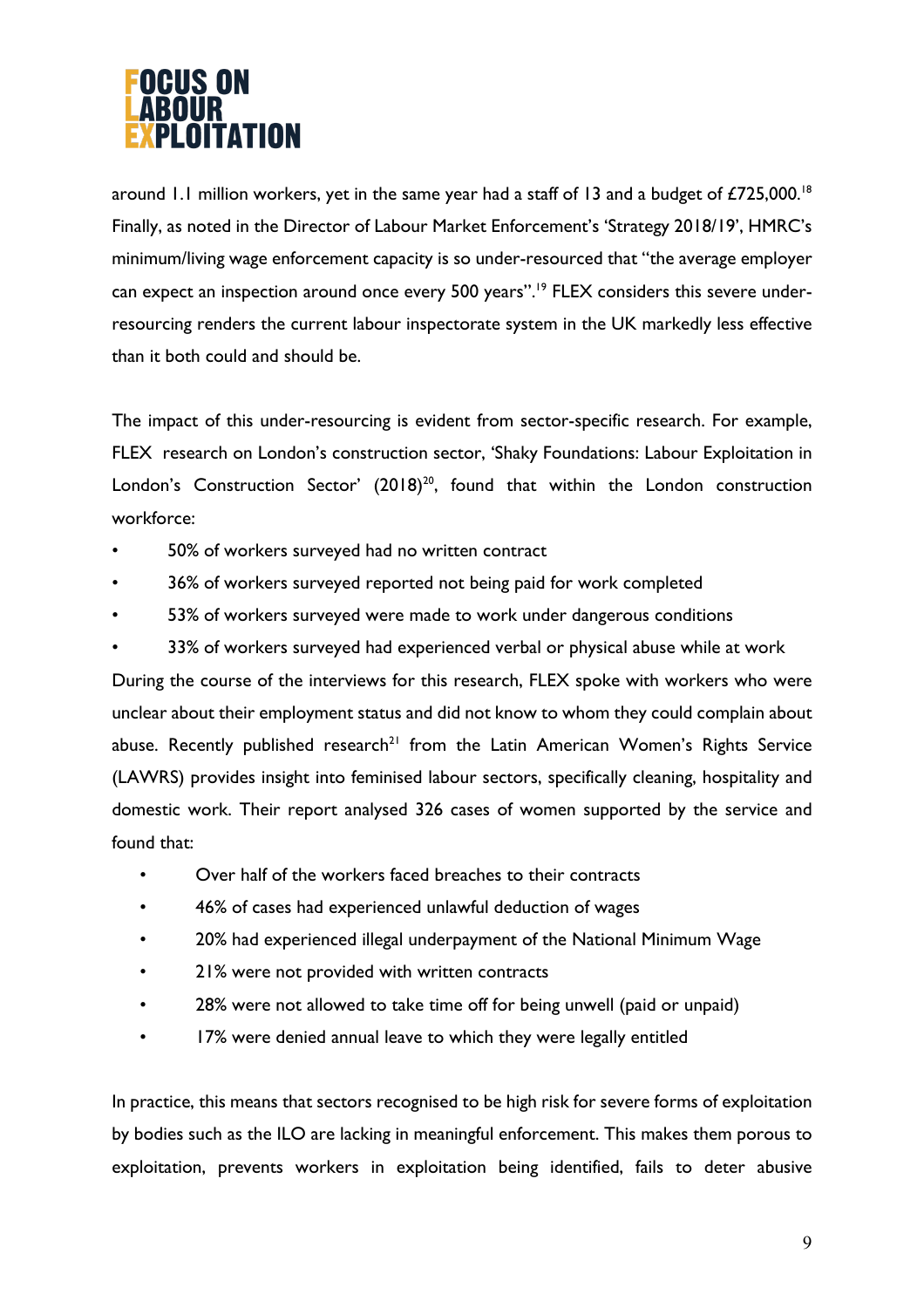

employers and enables them to operate with impunity. Whilst the examples above are of labour abuses, e.g. under payment of wages, no written contracts, rather than labour exploitation which would fall under Article 8, circumstances like these compound or accumulate to create a situation of forced labour, servitude or slavery. As Professor Conny Rijkens explains, "Decent work can turn into bad labour and bad labour can degenerate into labour exploitation. A situation of labour exploitation is not static, nor are bad labour and decent work."<sup>22</sup> A general failure to ensure decent working standards in an economy - i.e. a high prevalence of violations in the middle section of the continuum – will make it more likely that more instances of severe exploitation occur too.

**The UK should be asked to explain how it allocates funding for labour inspection and to what extent this is based on evidence of (i) prevalence of violations (ii) costliness of meaningful enforcement.** 

**The UK should be asked what efforts it has made to reach the ILO recommended ratio of 1 inspector per 10,000 workers and, if it has not done so, why not.** 

### **REFERENCES**

<sup>3</sup> EU Agency of Fundamental Rights. 2019. Protecting migrant workers from exploitation in the EU: workers' perspectives. https://fra.europa.eu/sites/default/files/fra uploads/fra-2019severe-labour- exploitation-workers-perspectives\_en.pdf

<sup>4</sup> Hales, L. and Gelsthorpe, L. University of Cambridge. 2012. The Criminalisation of Migrant Women. http://citeseerx.ist.psu.edu/viewdoc/download?doi=10.1.1.448.56&rep=rep1&type=pdf

<sup>&</sup>lt;sup>1</sup> Labour Exploitation Advisory Group. 2016. Labour Compliance to Exploitation and the Abuses In-Between. https://www.labourexploitation.org/publications/labour-exploitationadvisory-group-leag-position-paper-labour-compliance-exploitation

<sup>&</sup>lt;sup>2</sup> Labour Exploitation Advisory Group. 2019. Detaining Victims: Human Trafficking and the UK Immigration System. https://www.labourexploitation.org/publications/detaining-victimshuman-trafficking-and-uk-immigration-system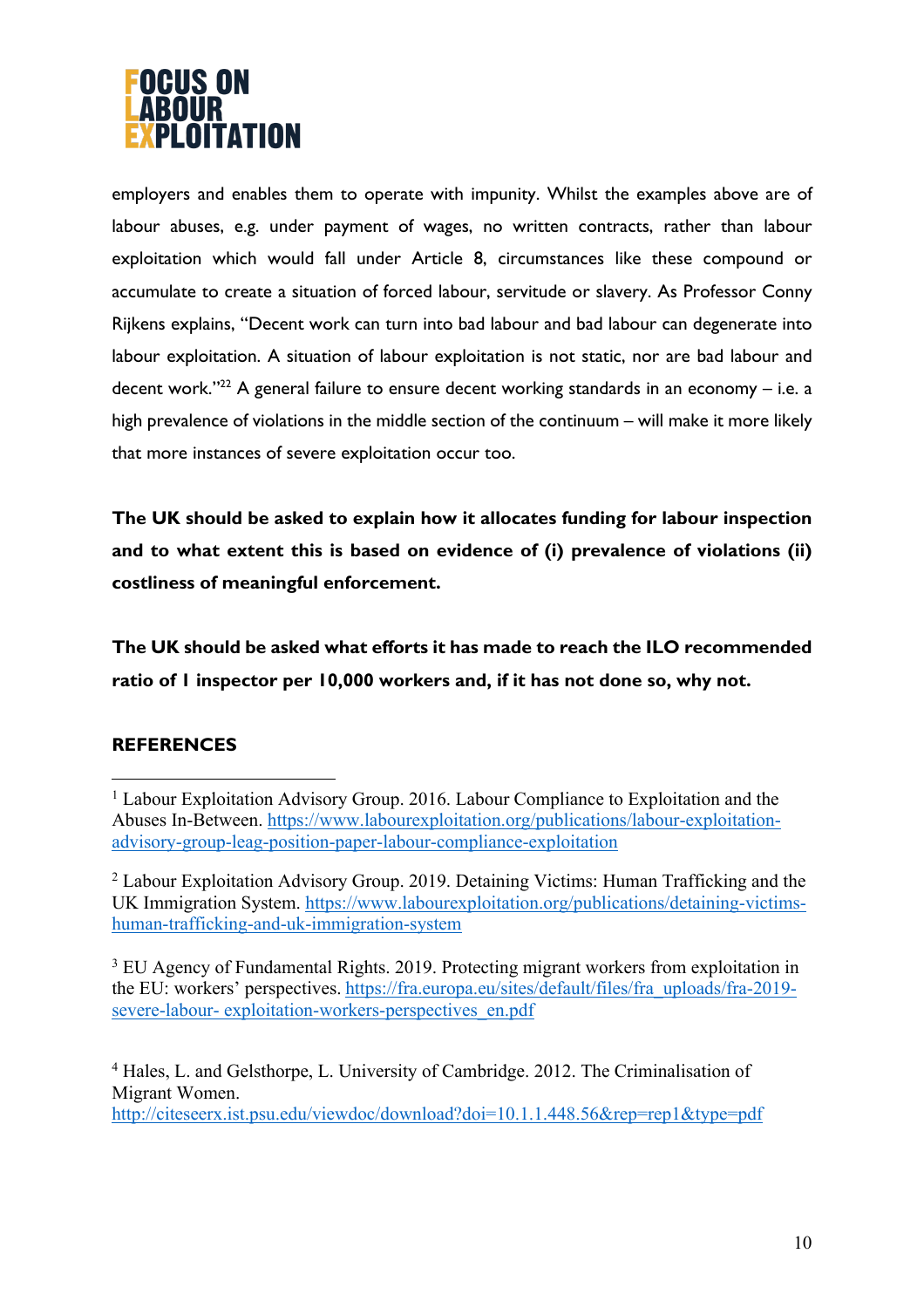

<sup>5</sup> Labour Exploitation Advisory Group. 2017. Lost In Translation: Brexit and Labour Exploitation. https://labourexploitation.org/publications/lost-transition-brexit-labourexploitation

<sup>6</sup> Focus on Labour Exploitation. 2019. Secure Reporting For All. https://labourexploitation.org/news/secure-reporting-all-uk%E2%80%99s-best-strategytackle-modern-slavery. 2019. Time for a Firewall. https://labourexploitation.org/news/timefirewall-ensuring-safe-reporting-victims-exploitation

<sup>7</sup> International Labour Organisation. 1947. Labour Inspection Convention (No. 81). https://www.ilo.org/dyn/normlex/en/f?p=NORMLEXPUB:12100:0::NO::P12100\_ILO\_COD E:C081

<sup>8</sup> Director of Labour Market Enforcement. 2019. Initial Response. https://www.thersa.org/globalassets/images/blogs/2019/11/good-work-plan.pdf

<sup>9</sup> Focus on Labour Exploitation. 2019. The Risks of Exploitation in Temporary Migration Programmes. https://www.labourexploitation.org/publications/risks-exploitation-temporarymigration-programmes-flex-response-2018-immigration-white p23.

<sup>10</sup> Ibid. p24.

<sup>11</sup> Ibid. p25-26.

<sup>12</sup> Ibid. p30.

<sup>13</sup> Focus on Labour Exploitation. 2018. FLEX ensures Home Secretary will Protect Post-Brexit Farmworkers. https://www.labourexploitation.org/news/flex-ensures-home-secretarywill-protect-post-brexit-farmworkers-debt-bondage

<sup>14</sup> Focus on Labour Exploitation. 2019. The Risks of Exploitation in Temporary Migration Programmes. https://www.labourexploitation.org/publications/risks-exploitation-temporarymigration-programmes-flex-response-2018-immigration-white

<sup>15</sup> FLEX. 2017. Risky Business: tackling exploitation in the UK labour market. https://labourexploitation.org/publications/risky-business-tackling-exploitation-uk-labourmarket

<sup>16</sup> UK Parliament. 2019. Written answer by Victoria Atkins MP to Paul Blomfield MP. https://www.parliament.uk/business/publications/written-questions-answersstatements/written- question/Commons/2019-02-04/216309/

<sup>17</sup> Office for National Statistics. 2019. Labour marker overview. https://www.ons.gov.uk/employmentandlabourmarket/peopleinwork/employmentandemploye etypes/bullet ins/uklabourmarket/september2019